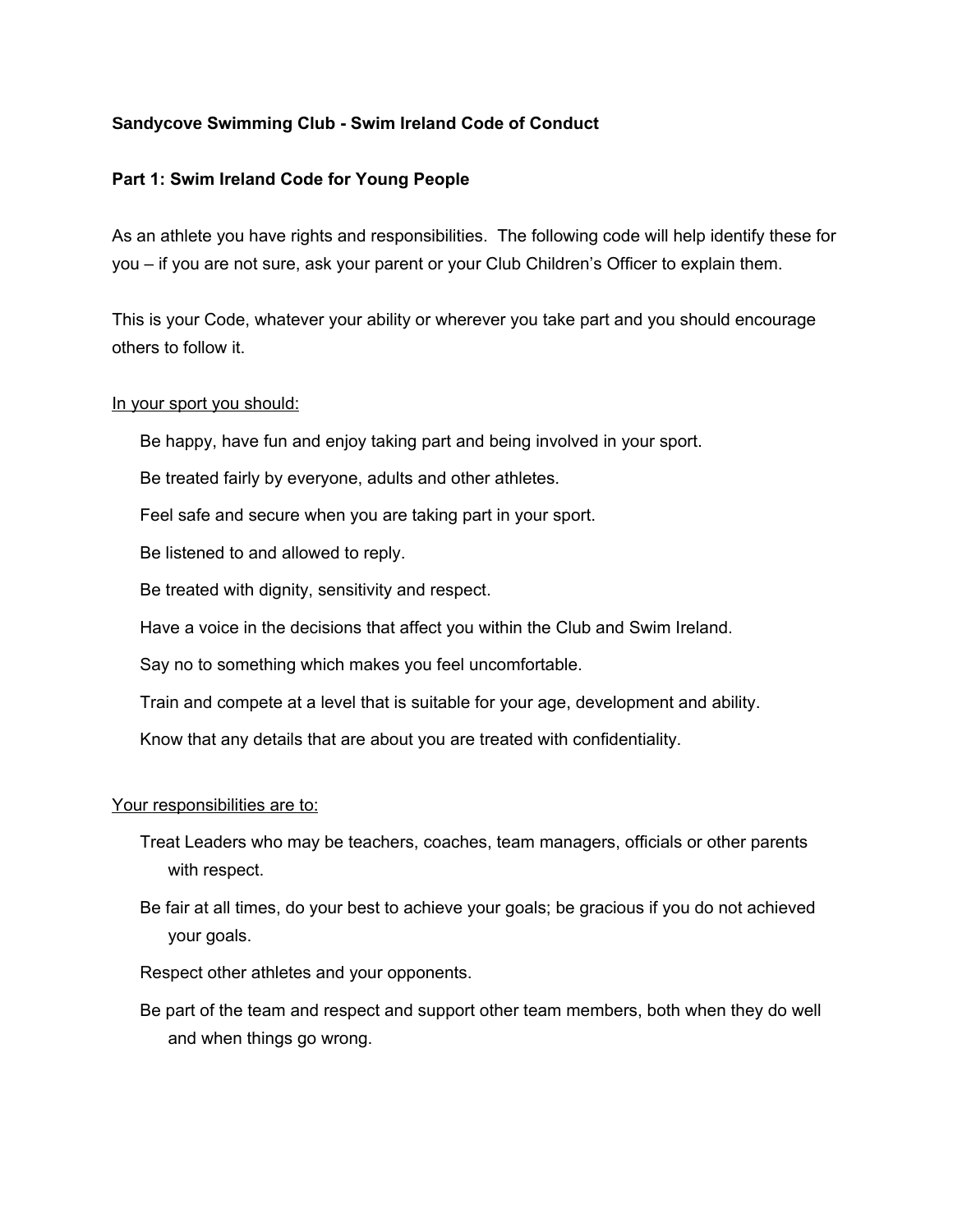- Never bully or use bullying actions against another person; you should never hurt other team members, athletes or your opponent, this includes never taking/damaging their property, never spreading rumours or telling lies about other young people or adults.
- Keep to rules and guidelines set by Swim Ireland, the Region and your Club and make sure you understand the rules, e.g. as a swimmer in competitions, what togs are allowed.
- Take part in your sport without cheating; you are responsible for not cheating and must not allow others to force you to cheat.
- Listen to and respect decisions made by others; if you feel unjustly treated you can talk to your Club Children's Officer or your parents.
- Behave in a manner that is respectful towards Swim Ireland, your region and your club.
- Never use violence or bad language; do not shout or argue with leaders, team mates or opposing participants – talk to someone if you are upset or angry or if someone has caused you to be upset or angry.
- Talk with your Coach, Team Captain, Club Children's Officer or a trusted Swim Ireland member if you have any difficulties or do not understand something; you should never keep secrets about any person who may have caused you harm or has made you feel upset.
- Understand sport can be hard work and requires discipline to achieve your goals; you should understand the commitment and attendance needed – set at a level for what you want to achieve; talk through any worries or concerns with your parent and/or your Club Children's Officer.
- Do not, or allow others to make you, try or take banned substances to improve your performance.

# **ANTI-BULLYING PLEDGE**

As a member of Sandycove Swimming Club it is my duty to play my part in trying to make my club a place where everyone can feel safe from bullying.

I promise:

To treat all members of the club with respect.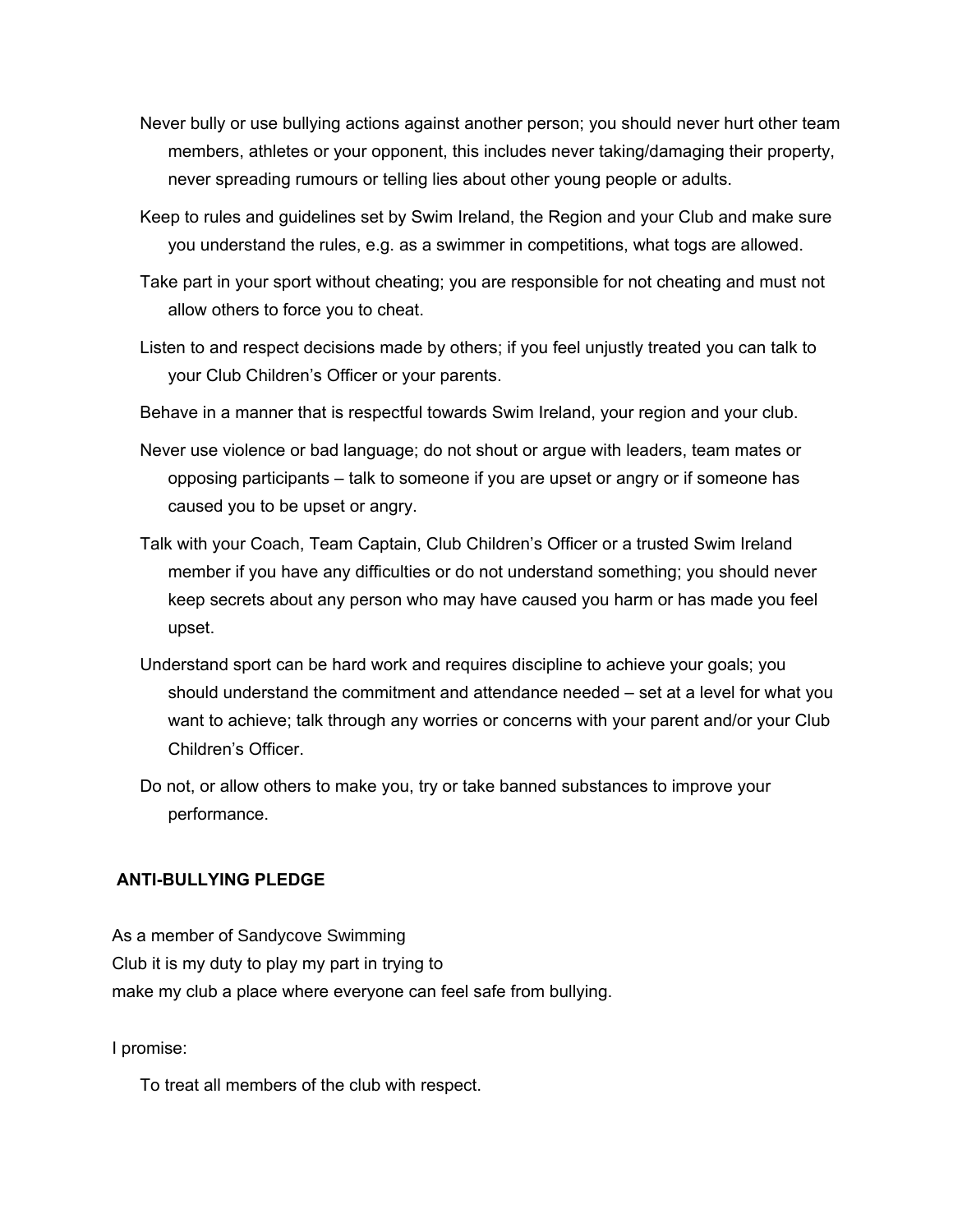To call fellow swimmers by their preferred name only.

To avoid aggressive or offensive behaviour such as name-calling, giving dirty looks, sneering or isolating others.

To refrain from telling lies, starting rumours or repeating gossip about others.

Never to retaliate, but to report the incident.

To report any incident of bullying behaviour that I may witness.

To make new members to the club feel welcome and to be helpful to them.

I have read, understood and agree to abide by the Code of Conduct for Young People and the Anti-Bullying Pledge of Sandycove Swimming Club

| Signature of Young person | <b>Date</b> |
|---------------------------|-------------|
|---------------------------|-------------|

| Please print name |
|-------------------|
|-------------------|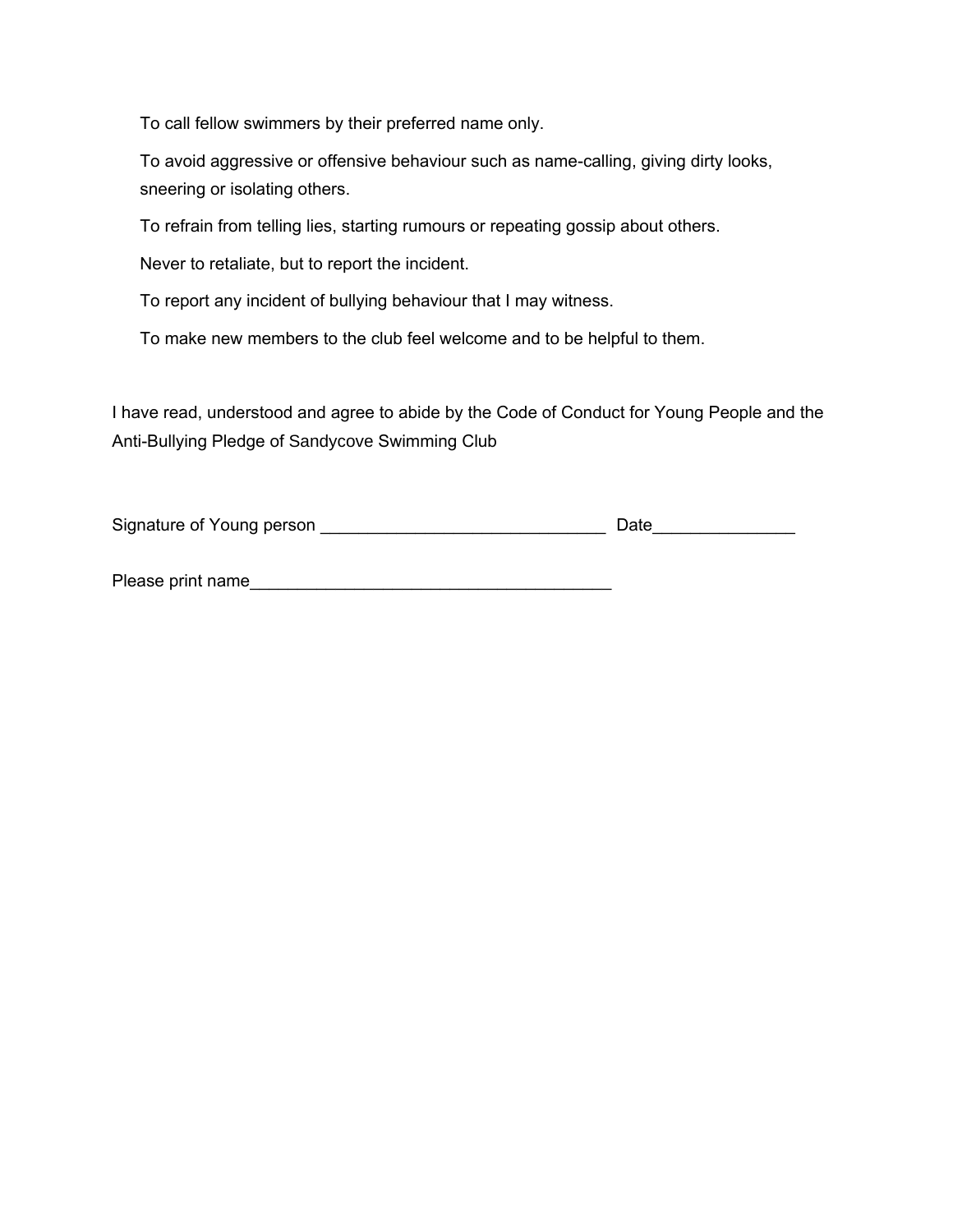### **Part 2: Swim Ireland Code for Parents/Guardians**

You should help and support the implementation of best practice policies in your child's/children's Club by following the code below:

Become members of the Club and contribute your time and effort in the daily running of the Club; no club can operate successfully and safely without the help of volunteers.

Understand and ensure your child/children abide by **The Code for Young People.**

Be available for specified duties if and when required; some duties are mandatory and form part of the procedures for safeguarding your children; some will be at the request of the Club.

Have an awareness of and respect for Leaders and other adults and their roles within the Club

Respect and abide by the decisions made by the Committee and other Leaders, these should be made in the best interests of the children in the Club.

Understand the complaints process and follow the proper procedure if you feel unjustly treated, with the knowledge that any complaint will be dealt with fairly and confidentially.

Know your child's training and/or competitive programme, and accept it is your responsibility for delivering and collecting your child/children. Parents/guardians should ensure they do not leave their child/children waiting unsupervised at any time.

Ensure the environment is safe and enjoyable for your child/children.

Promote fair play and the positive aspects of sport.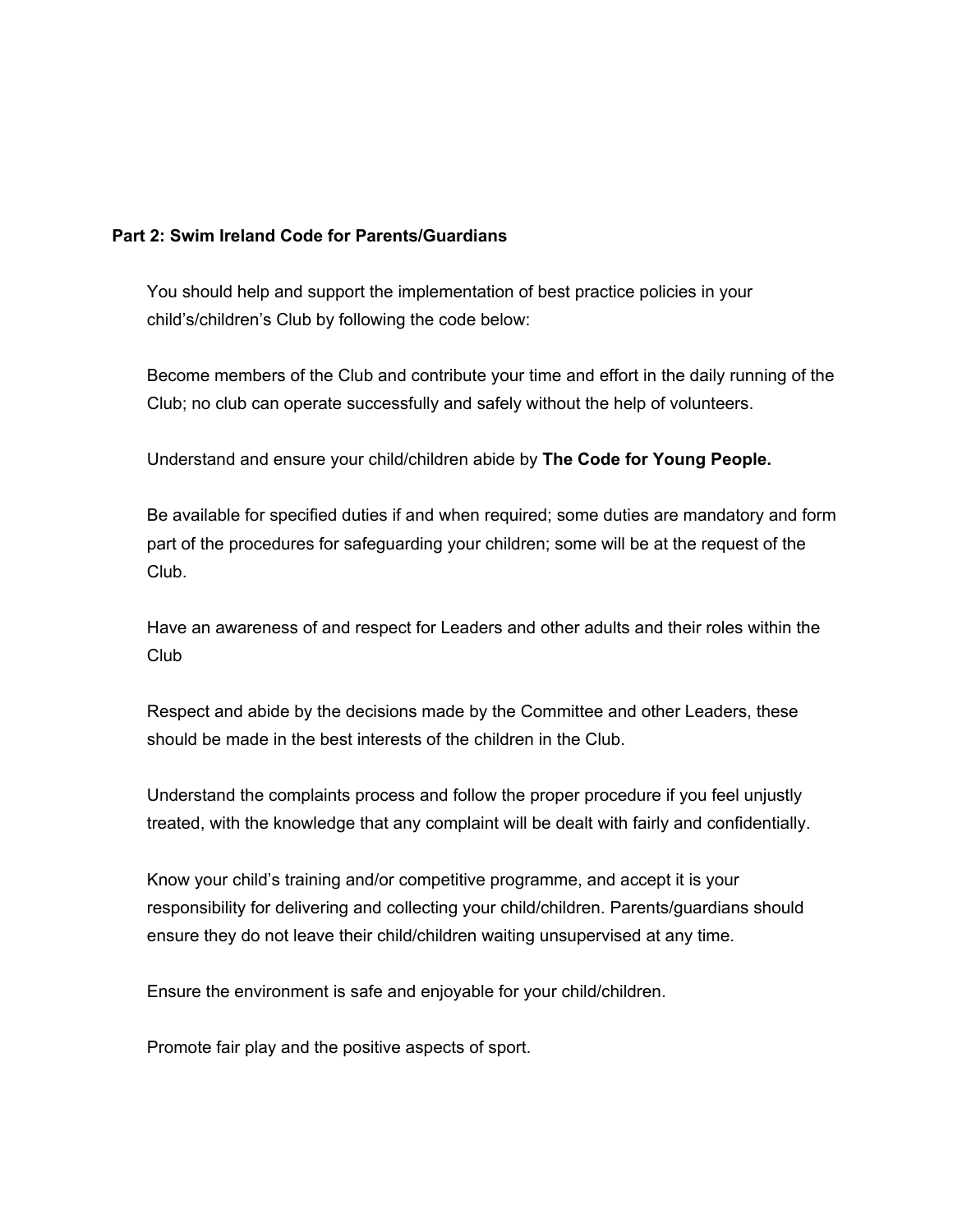Be a role model for your children and other young people by maintaining the highest standards of personal conduct and respectful behaviour in any activity related to the Club or Swim Ireland.

Allow your child to focus their efforts and success in terms of their goals rather than winning being the main objective.

Promote participation for children that is fun, safe and in the spirit of fair play.

Ensure appropriate leaders are informed regarding any absenteeism, medical conditions or other relevant matters concerning your child.

Arrange an appropriate time and place for discussing any matter with leaders and coaches; communication should not take place whilst leaders and coaches are in a position of supervision or responsible for other young people.

You should have the opportunity to put forward suggestions and comments.

Provide the Club and your child with emergency contact information and to be reasonably available in case of emergency.

Abide by the procedures and policies in Safeguarding Children Policies and Procedure 2010 especially with regard to the use of mobile phones, any type of camera and videoing equipment.

Be aware and abide by the Swim Ireland Safeguarding Children Policies and Procedure 2010 and the rules and constitution of your own Club (see www.sandycoveswc.com).

**I have read, understood and agree to abide by the Code of Conduct for Parents/Guardians. I also agree to abide by Swim Ireland's Safeguarding Children Policies and Procedures, the Rules of Swim Ireland and Sandycove Swimming Club.** 

**Signature of Parent/Guardian: \_\_\_\_\_\_\_\_\_\_\_\_\_\_\_\_\_\_\_\_\_\_\_\_\_\_\_\_\_\_\_\_\_\_\_\_\_**

**Date:\_\_\_\_\_\_\_\_\_\_\_\_\_\_\_**